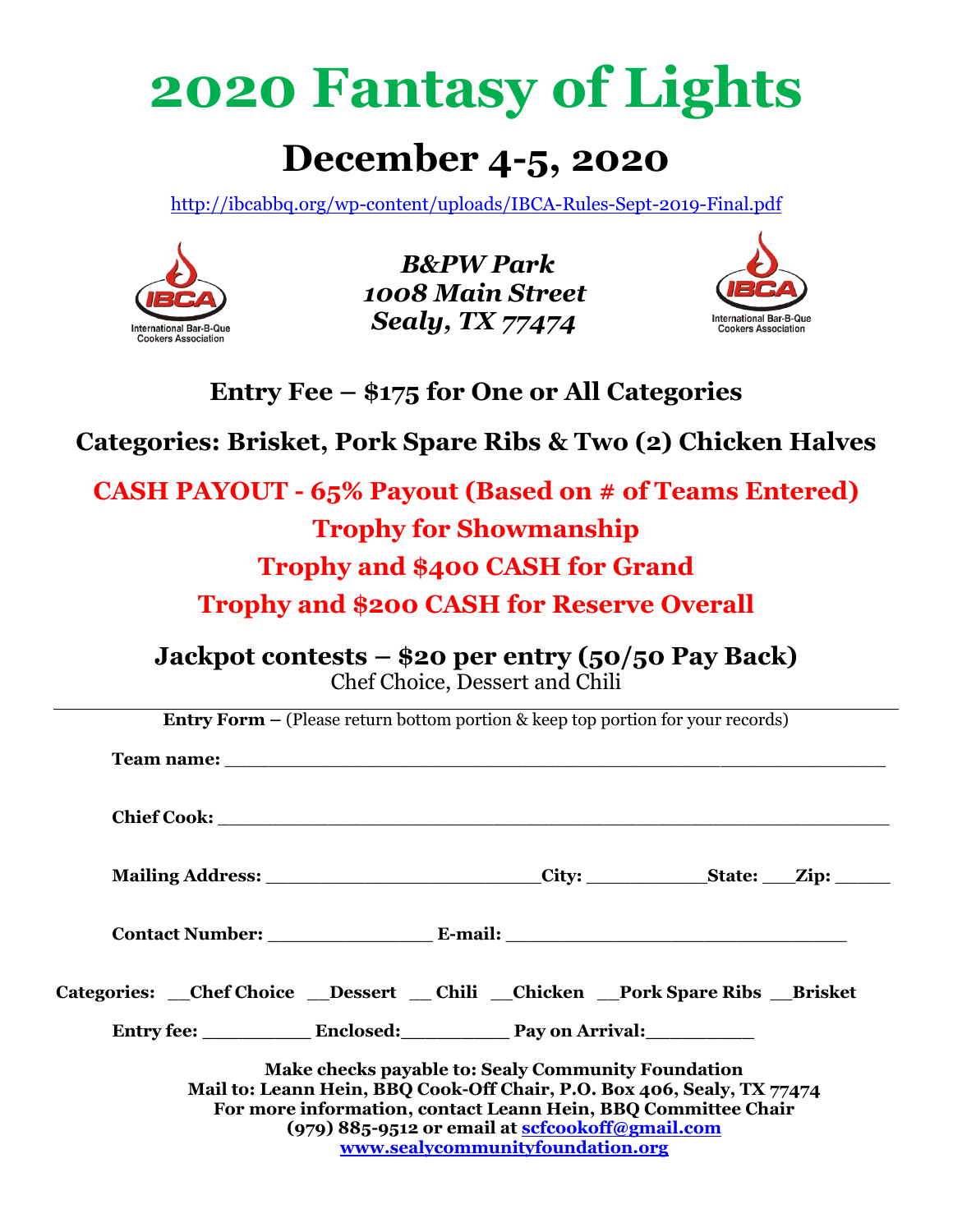# **2020 RULES AND REGULATIONS FANTASY OF LIGHTS BARBEQUE COOK-OFF**

December 4-5, 2020

#### General Rules

- 1. The Fantasy of Lights BBQ Committee and Sealy Community Foundation reserve the right to expand or modify these rules and regulations. Decisions of the committee chairman and judges will be final.
- 2. The City of Sealy and the Sealy Community Foundation are not responsible for theft or damage to equipment or contestants.
- 3. The Chief Cook is responsible for the actions of its team members and guests. Excessive use of alcoholic beverages will be grounds for disqualification. No alcoholic beverages are to be served to anyone under 21 or sold to the public. All alcohol must remain in cook-off participants designated area.
- 4. Each team will be allowed to bring an ATV or golf cart for use specifically to vehicles and/or entry turn-in point. Operators are asked to be considerate of other participating teams while utilizing these vehicles.
- 5. A large dumpster will be placed at the entrance of the cook-off. All teams are responsible for disposing of their bags/garbage and maintaining the cleanliness of their spots.

## Check-In

- 1. Contestants may start moving in after 3:00pm on Thursday, December 3rd. Check in and Payment will be made at the entry gate.
- 2. Spaces will be grass and available on a first-come first serve basis. (Alternate Parking Arrangements will be in place for Bad Weather / Ground Conditions)
- 3. NO electricity will be provided. All travel trailers and motor homes will have to operate off of a generator.
- 4. Contestants must supply all needed equipment and supplies.

## Cooking and Judging

- 1. Meat inspection will be not be performed and will be based on a Honor System.
- 2. Jackpot entries are Chef Choice, Desserts and Chili.
- 3. Chief cooks meeting will be at 5:00 pm Friday, December 4th at the Hill Center. Tray pick up from 4-5 p.m.
- 4. Fires must be wood or wood substance. No electric or gas fires are allowed. Holes or dug pits are not permitted. Heat shields must be provided if fires are capable of damaging contest area. Pellet cookers will be allowed.
- 5. **No garnishes or sauces** will be allowed on meat for turn-in.
- 6. Judging procedures Only one (1) container of each category entered will be judged and on the blind system to ensure anonymity of contestants.